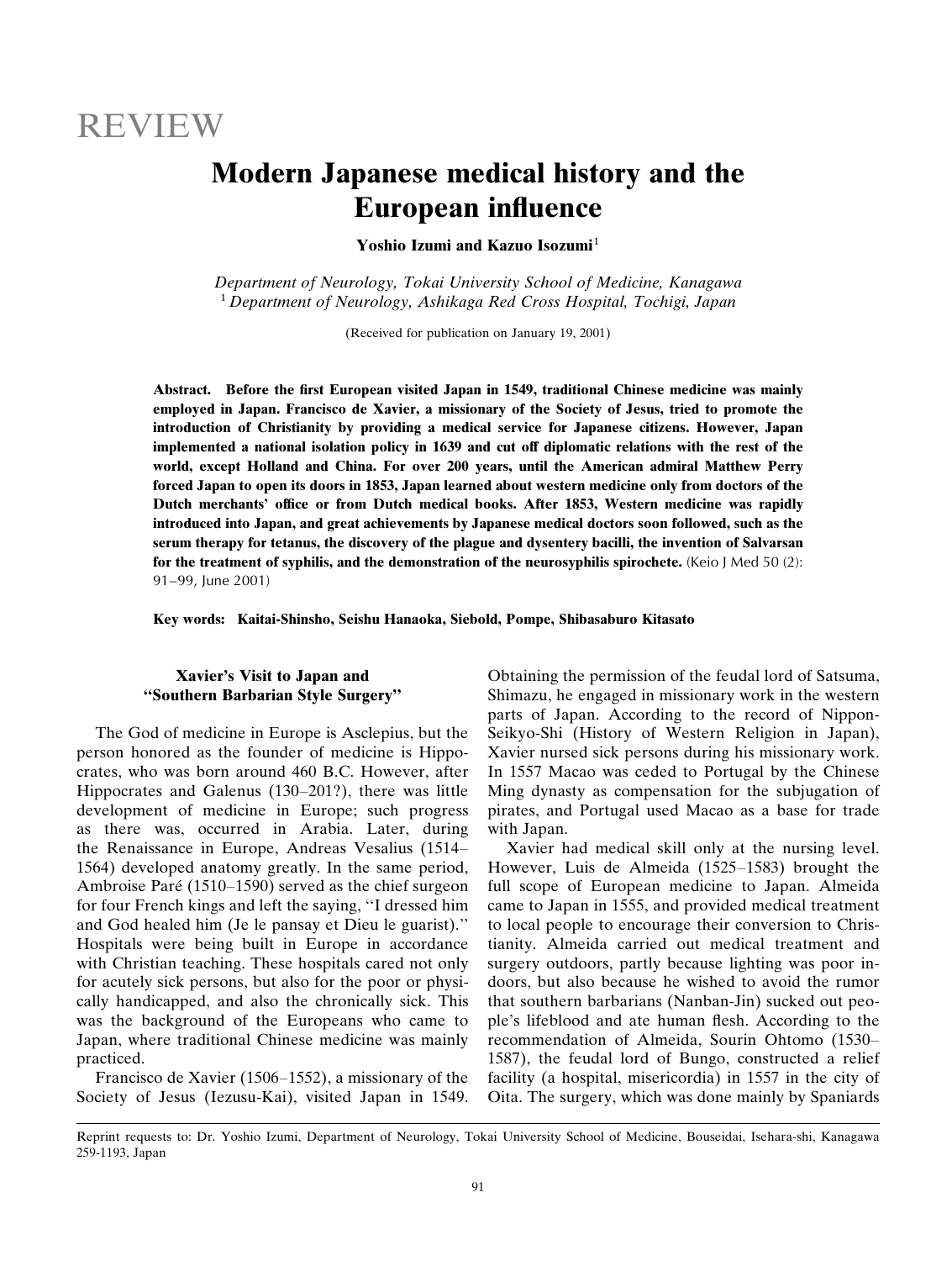and Portugueses, was called "southern barbarian style surgery" (Nanban-Ryu-Geka). In comparison with the politically sensitive missionary work of the Society of Jesus, the Society of Francisco adopted an aggressively evangelistic approach. Hideyoshi Toyotomi (1536– 1598), the Japanese ruler, became annoyed; in 1587 the fathers were deported (Bateren-Tsuihou) and in 1596, 26 missionaries were executed as martyrs.

#### "Red Hair Style Surgery" and Touyou Yamawaki

Formal diplomatic relations between Japan and Holland started in 1608, more than 50 years after the establishment of a western style hospital by Almeida. The policy of Japan in those days was strictly to prohibit Christian missionary work but to promote trade. The Spaniards and Portugueses were forced to retire from the entry-port (Dejima) in Nagasaki, because they propagated Christianity under cover of Christian medical treatment, and also because of their rumored intention to occupy Japan.

In this way, "southern barbarian style surgery" came to an end, and "red hair style surgery" (Koumou-Ryu-Geka)" started on Nagasaki's  $13,000$  m<sup>2</sup> entry-port island. Dutchmen were called "red hair persons" (Koumou-Jin) because of the color of their hair. Caspar Schamberger, a doctor of the Dutch merchants' office, played an active part in the early stages, and his work was called "Caspar style surgery". The import of medical books was prohibited by the national isolation policy (Sakoku-Rei) in 1639. However, Japanese doctors, who were eager to learn European medicine, wrote down what Dutch surgeons said, observed the operations and imitated them. During the 250 years of the Edo period about 100 Dutch doctors were stationed at the merchants' office. Hoan Arashiyama (1633–1693) learned surgery from Dutchmen at Nagasaki's entryport island for 6 years from the age of 28, and wrote 6 volumes of "Learning Records of Red Hair Style Surgery (Koumou-Geka-Souden)".

Touyou Yamawaki (1705–1762), a doctor who questioned the traditional Chinese concepts of anatomy, got hold of an anatomical textbook by Johan Vesling, published in Holland. In 1754 he observed the dismemberment of the corpse of a criminal in Kyoto, and was surprised at the accuracy of the textbook. Touyou Yamawaki could not understand Dutch, but he eventually published "Records of Dissection" (Zoushi) (Fig. 1) in 1759.

## Cancellation of the Embargo on the Import of **Dutch Books and Gempaku Sugita**

The Shogun, Yoshimune Tokugawa (1684–1751), cancelled the embargo on the import of Dutch books



Fig. 1 Original figures of "Records of Dissection" (Zoushi) written by Touyou Yamawaki in 1759.

in 1720 (Bansho-Kaikin-Rei). Dutch studies (Rangaku) developed rapidly, and the famous "Kaitai-Shinsho" (New Textbook of Anatomy)" (Fig. 2) was published.

Gempaku Sugita (1733–1817) (Fig. 3) was a doctor of a feudal clan. Young Sugita wanted to take the best of Japanese, Chinese and Dutch medicine, and published "Accomplishment as a Surgeon" (Youka-Taisei). Later, he read "Tabula Anatomica", a Dutch translation of an illustrated textbook of anatomy (1731) version) written by the German anatomist, Johan Kulumus. He observed the dismemberment of the corpse of a criminal in 1771, and, like Yamawaki before him, was astonished by the accuracy of the textbook. He then studied with Ryoutaku Maeno for four years, and finally published Kaitai-Shinsho.

#### Ryoutaku Maeno and Kaitai-Shinsho

Ryoutaku Maeno (1723–1803), who lost his parents in childhood, was brought up and educated by his uncle, Zentaku Miyata, a doctor of a feudal clan. His uncle's precepts were (1) if you are doing only what other people are doing, you will stay fruitlessly behind them for your entire lifetime, and (2) any man worthy of the name should originate at least one thing and become a leader. At the age of 47, Ryoutaku became the pupil of Konyou Aoki (1698–1769), who was the Shogunate's book-magistrate (Bakufu-Shomotsu-Bugyo),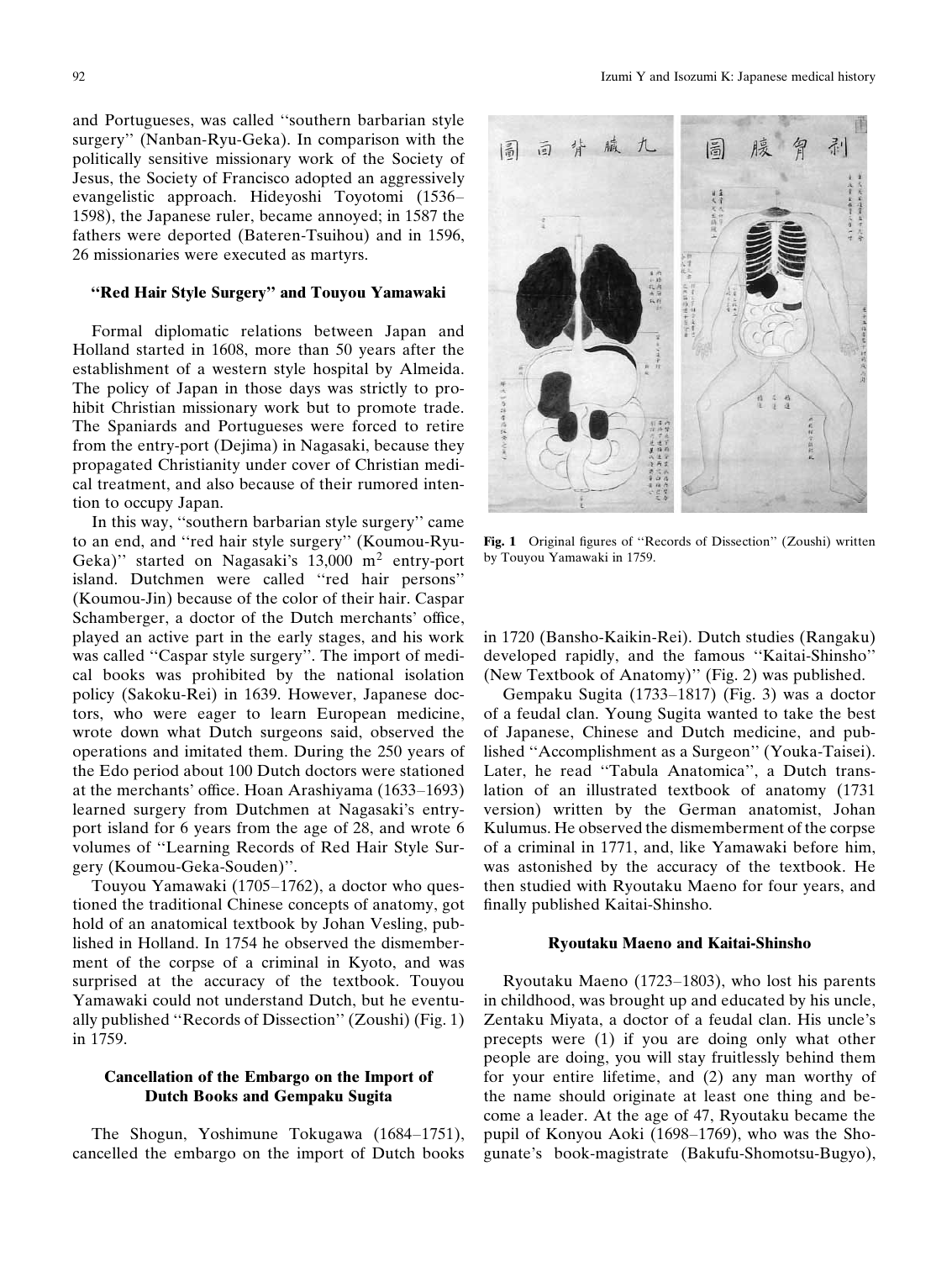

Fig. 2 Cover figure of "Kaitai-Shinsho" (New Textbook of Anatomy) in 1775.



Fig. 3 Gempaku Sugita in 1812 (80 years old).

and learned Dutch. Ryoutaku Maeno followed the advice of his adoptive father by publishing Kaitai-Shinsho, which was an illustrated textbook of anatomy in classical Chinese writing. On the opening page of the Kaitai-Shinsho three names following Gempaku were listed, but the name of Ryoutaku Maeno was not included, even though he had played the greatest role in its translation.

Gempaku, et al. found difficulty in the translation of Dutch words which had no Chinese equivalents. They translated cartilage as Nankotsu, nerve as Shinkei, the portal vein as Monmyaku, and so on, creating new Chinese words. A translation of pancreas was not made, and Suizou was named later by Genshin Udagawa (1769–1834). Gempaku described these painstaking efforts in his reminiscences "Rangaku Kotohajime" (The Beginning of Dutch Studies). Rangaku Kotohajime was reissued to commemorate the first general academic medical meeting in Japan in 1890, and Yukichi Fukuzawa (1835–1901) provided an introduction.

#### **Seishu Hanaoka and Tusensan**

In the era of Gempaku Sugita, a surgeon could only apply a plaster, suture a wound and lance an abscess. Seishu Hanaoka (1760–1835) (Fig. 4) developed surgery in Japan. He came to Kyoto at the age of 23, and learned old Japanese medicine and "Caspar style surgery". Although Seishu himself could not understand Dutch, he combined Chinese and Dutch medicine and established "Hanaoka style surgery". He used the names Sakou for aproctia and Sain for gynatresia. He performed operations for breast cancer, gangrene, hemorrhoids, and palatoschisis. He published a book "Youka Hiroku" (Secret Notes for Surgery). This was actually written by his pupils, based on notes of what he had said.

After 20 years of investigation, Seishu developed the anesthetic "Tusensan", whose main ingredients are Korean morning glory and aconite. During this 20 years, his mother Otugi and his wife Kae devoted themselves to his research. His mother died without knowing of his success and his wife unfortunately lost her sight.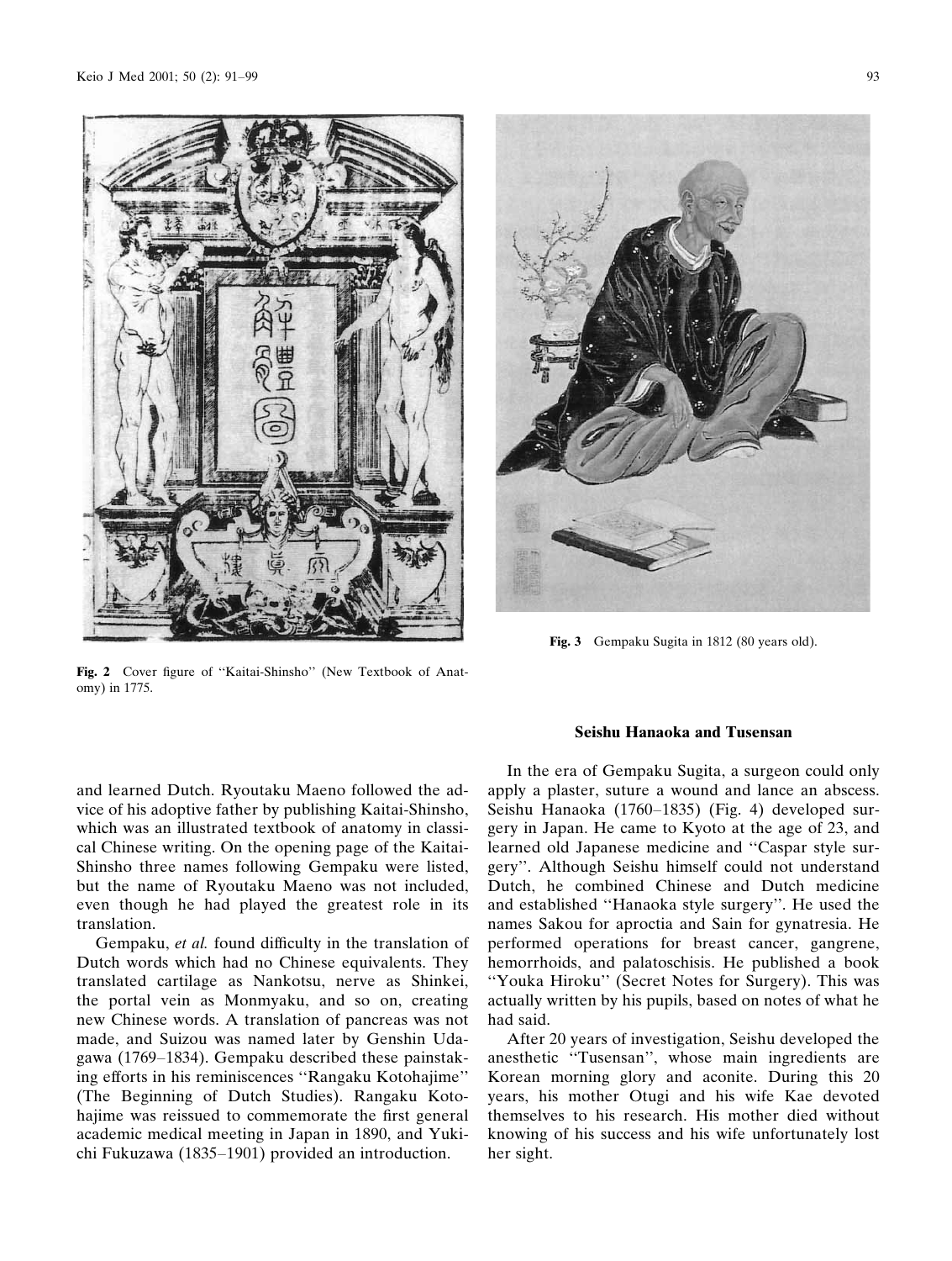

Fig. 4 Seishu Hanaoka (60 years old).



Fig. 5 Siebold in his later years.

The first operation for breast cancer was on a 60year-old woman named Kan. Since her sisters had died miserably of breast cancer, she asked for the operation without hesitation. The operation was performed on October 13, 1804, and Kan survived for 4 months afterwards, dying on February 26, 1805. In America, surgery to remove cervical neoplasm under ether anesthesia was first done by Morton at the Massachusetts General Hospital in 1846. Thus, Seishu invented and utilized an anesthetic 42 years earlier than the first use in America. However, it was not known to the world because of Japanese isolation policy and Seishu's secret.

### Siebold and the Narutaki Cram School

Engelbert Kempfer (1651-1716), a doctor in the Dutch merchants' office, wrote "The Natural History of Japan" (Nippon-Shi), describing Japan as it was in the 18th century. In this book, there is a picture of Kempfer singing a love poem in front of the Shogun, Tsunayoshi (1646-1709), in Edo castle. Kempfer also introduced acupuncture and moxibustion in Japan.

Philipp von Siebold (1796–1866) (Fig. 5), a German ophthalmologist, stayed in Japan for six years from 1823. Siebold was born in a prestigious family in 1796; his grandfather, father and uncle were all medical professors. He had a wide knowledge of many subjects, such as natural history, ethnology, geography, history and language. Siebold had the title of surgeon lieutenant commander, but actually, he was given the task of general investigation of Japan by the Dutch government.

The reasons for Siebold's prominent place in Japanese medical history are (1) he had a great passion for Japan, and (2) there were already many scholars of Dutch studies in Japan who could translate even scientific books, because a half century had passed since the publication of Kaitai-Shinsho. Siebold opened the Narutaki Cram School (Narutaki-Juku) within a year after his arrival in Japan. A number of pupils studied Dutch there, and observed Siebold's clinical work.

Siebold performed vaccination against smallpox, bloodletting, abdominocentesis, tylectomy, surgery for cataract, optical iridectomy, etc. (Fig. 6). However, it is uncertain whether his school provided a systematic medical education or not. Siebold gave themes to his best pupils, and let them submit their graduation thesis in Dutch (Dissertatio inauguralis). From these Dutch papers Siebold gathered a wide range of information about Japan. Papers which Chouei Takano and Ryousai Kou submitted include "Japanese Diseases" (Nippon-Shippei-Shi), "The Outline of Moxibustion Method" (Kyuhou-Ryakusetsu) and "Questions and Answers on Japan Obstetrics" (Nippon-Sanka-Mondou). Siebold copied the university system in Germany and awarded a degree qualification (Doctor-Diplom), though it was purely a private one. However, most of his pupils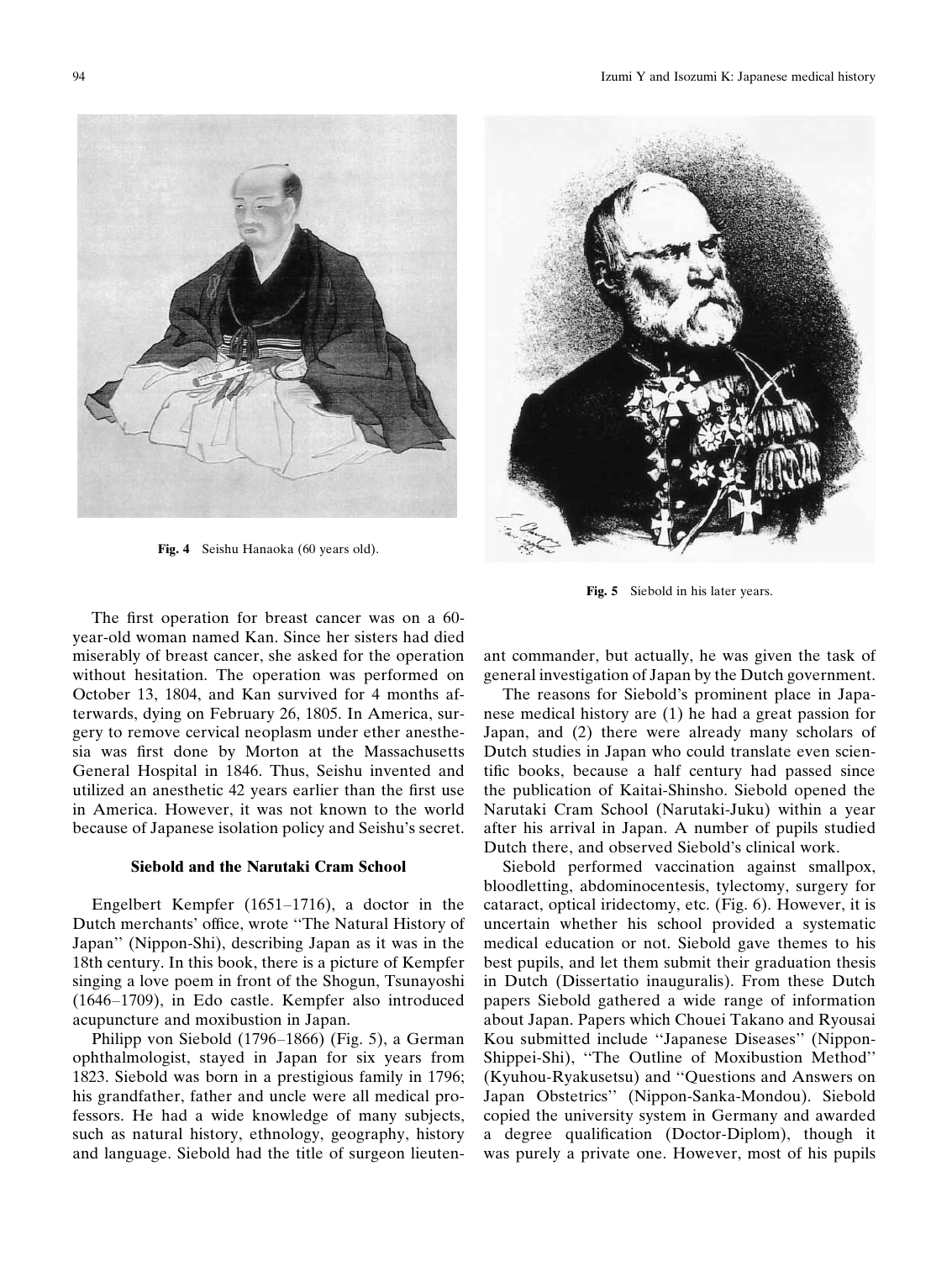

Fig. 6 Surgical equipment that Siebold used.

wished to gain this qualification, and struggled to write papers in Dutch on the themes given by Siebold.

## The Siebold Affair and the Natural History of Japan

The staff of the Dutch merchants' office at Nagasaki's entry-port island were given an audience with the Shogun every five years. On the way to Edo, there were proposals of interview from many doctors and wealthy persons, and they offered huge presents to the staff. Also the staff could get much information from them. Genseki Habu (1768-1854), who was an ophthalmologist in the Shogunate, approached Siebold in order to learn the secret of the mydriasis agent, belladonna, which was mandatory for cataract operations. Siebold asked Genseki to get him some cloth bearing the mallow crest (Ai-No-Monpuku), which was the official cloth of the Shogunate, in exchange. Genseki did so, but the act was discovered, and this became known as the first Siebold Affair. Genseki received a heavy punishment, "deprivation", but he was pardoned later. In the Edo period, deprivation was a lighter punishment than Hara-Kiri (Seppuku), but heavier than house arrest (Chikkyo). Incidentally, Siebold's pupil, Ryousai Kou, had already described this mydriasis agent in the

translation "Ophthalmology Convenience" (Ganka-Binyou) and "Essentials of Ophthalmology" (Ganka-Hitsudoku), but Genseki did not know this.

Siebold later approached the Shogunate's geographer, Kageyasu Takahashi (1785–1829), and offered to exchange a world map for a map of Japan, which was a state secret. Kageyasu agreed to this proposal, but was found out, and this became known as the second Siebold Affair. Kageyasu died in prison. Siebold was sentenced to deportation and the map was seized, but Siebold had already sent copies to Holland. After this, the Narutaki Cram School closed and the pupils scattered.

After his return home, Siebold was considered Europe's top expert on Japan, and he wrote many books such as "Japan", "Japanese Plants (Flora Japonica)" and "Japanese Animals". Much of the information was based on the Dutch papers presented by Siebold's pupils. Siebold cooperated with the Russian emperor Nikolai, who was pressing Japan to open the country, and helped Nikolai to prepare the draft of a commercial treaty between Japan and Russia (Nichiro-Tsusho-Jouyaku). Also, he asked to accompany Matthew Perry's Japanese expedition, but Perry rejected this proposal because Siebold was under sentence of banishment in Japan. This was later lifted, and Siebold re-visited Japan in 1859.

### **Ryoujun Matsumoto and Pompe's Visit to Japan**

Taizen Satou (1804–1872), a Dutch style surgeon, originally wished to become a pupil of Chouei Takano  $(1804-1850)$ , who was a pupil of Siebold but was later imprisoned with Kazan Watanabe (1793–1841) under the Bansha-No-Goku (imprisonment of scholars for European studies). The request was refused, but Taizen Satou stayed in Nagasaki for three years to study. After returning to his hometown, he opened the Sakura Juntendo which was the first private hospital in Japan, offering smallpox vaccination and operations for ovarian cysts. Ryoujun Sato, who was the second son of Taizen, entered the family of Matsumoto (Shogunate's physician) as a son-in-law, and changed his name to Ryoujun Matsumoto (1832–1907). Taizen's successor was Shunkai Yamaguchi, who later changed his name to Shouchu Sato, and founded the Juntendo Clinic.

A warship was presented by Holland to the Shogunate in 1855. It was equipped with six big guns and the Shogunate named it "Kankou-Maru". Kaishu Katsu (Rintaro, 1823–1899), followed by dozens of the Shogunate's samurai, was sent to Nagasaki as the first naval student (Kaigun-Denshu-Sei). Two years later (1857), Kanrin-Maru, which the Shogunate had ordered to Holland, entered the port of Nagasaki. On this warship, a 28-year-old second-class military surgeon, Pompe van Meerdervoort (1829–1908) (Fig. 7) was embarked.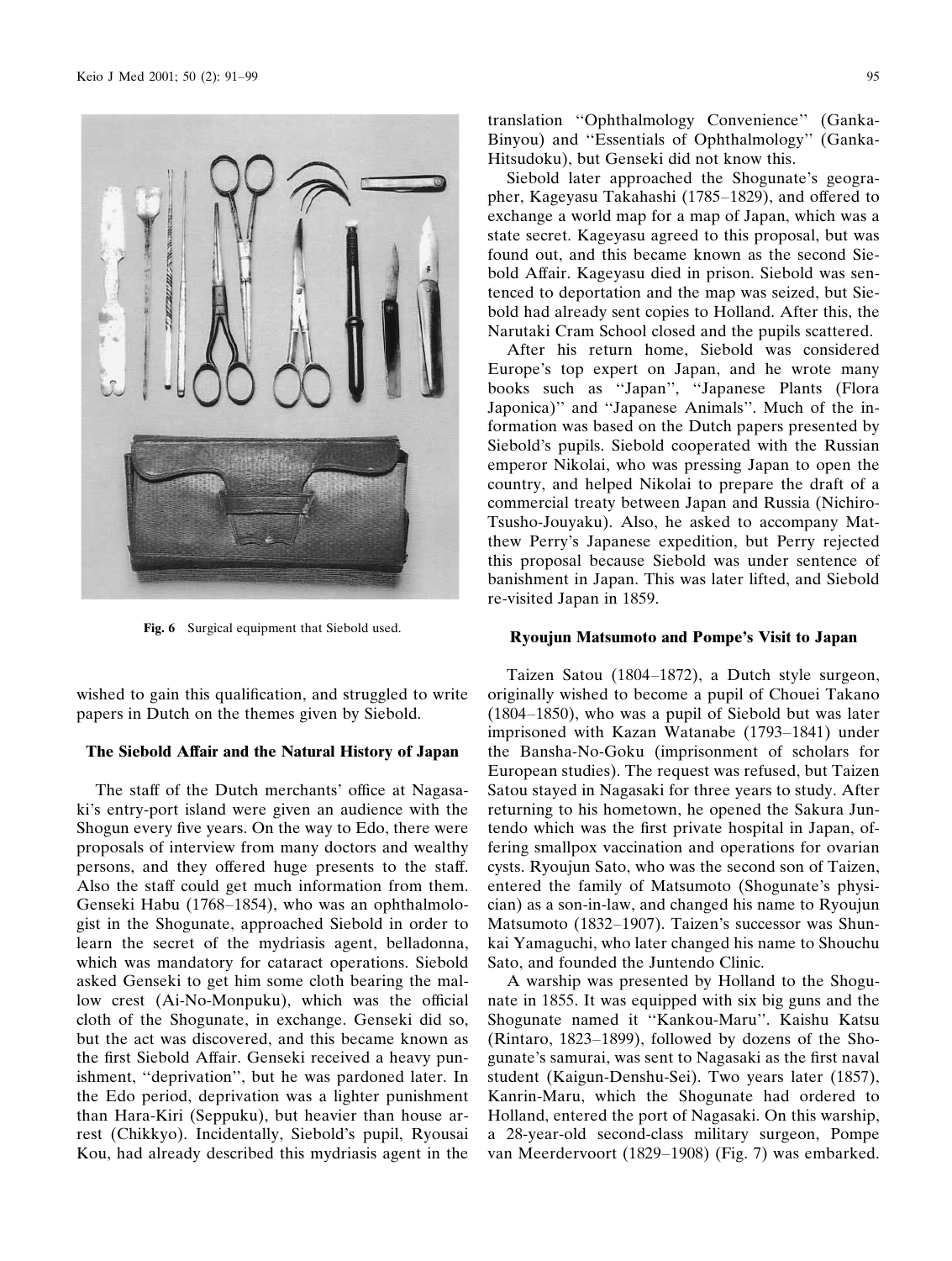

Fig. 7 Pompe in his youth.

Further naval students were recruited and Ryoujun Matsumoto was sent to Nagasaki.

Pompe's visit to Japan was the result of a special invitation by the Shogunate, and he became the surgeon of the navy teaching group. After taking up his new post Pompe immediately set about the preparation of medical lectures. Lectures on Western medicine were given at the western Nagasaki magistrate's office to dozens of students, including Ryoujun Matsumoto. In fact, Ryoujun Matsumoto was the only official medical student, and the other naval students were considered followers. As the number of students increased, a medical school (Igaku-Denshu-Jo) was established, and each feudal clan sent selected students. This was the forerunner of today's Nagasaki University Medical School.

During his term of office Pompe educated 350 surgeons and issued 133 graduation certificates. Medical education by Pompe was based on the idea of advancing to clinical medicine after thoroughly learning basic medicine, and in this respect, resembled modern edu-

cation. Pompe ordered a human body model "Kunstlijk" from Paris and used it to educate students. For anatomy education, Pompe himself conducted dissection and explained each part. Since the principle of excluding foreigners (Joui-Ron) was popular during this period, a foreigner's dissection of a Japanese body was considered outrageous. Therefore, the dissection was performed under a guard of 150 soldiers. The lectures were carefully programmed by making simple guidebooks in all subjects, distributing them to the students, and providing verbal explanations based on them. Most Japanese in the medical world in the Meiji era were pupils of Pompe, and many excellent doctors graduated from his medical school.

## **Nagasaki Recuperation Place and the Return Home of Pompe**

The second important achievement of Pompe in Japan was the establishment of the Nagasaki recuperation place (Nagasaki-Youjou-Sho) which was the first Western style hospital in Japan. This was founded by the Shogunate in response to the request of the Dutch merchants' office and Pompe. The dimensions of this hospital were 25 meters east to west, and 8 meters north to south, with two-story Western style architecture in the shape of an H. It had 128 beds, of which about 70 were generally occupied.

Cholera was endemic in the whole country in 1858, and it was said that there were 260,000 deaths in the Edo area alone. Pompe predicted the outbreak of cholera in Japan based on information from Java, and suggested countermeasures to the Nagasaki magistrate's office (Nagasaki-Bugyo-Sho). Based on his report, the magistrate's office prohibited eating fresh foods and distributed a julep which was recommended by Pompe. This julep consisted of quinine and opium, and for this purpose, doctors bought the whole stock of quinine in Osaka.

Pompe returned to his home country in 1862 after 5 years in Japan. In 1863 the Shogunate sent six persons to study at Leiden in Holland for the first time. Ryojun Matsumoto was advanced in rank from his Shogunate post to be the first surgeon general of the army, and was created a baron by the Meiji government.

## **Adoption of German Medicine and the Hiring of Foreigners to Assist Medical Education**

When Pompe returned home, the Dutch government sent Anthonius Bauduin (1822–1885) as his successor. Bauduin had been a professor of Utrecht Army Surgeon School for 15 years. On the other hand, an English doctor William Willis (1837–1894) helped the Meiji government in the war of Bakumatsu restoration. It was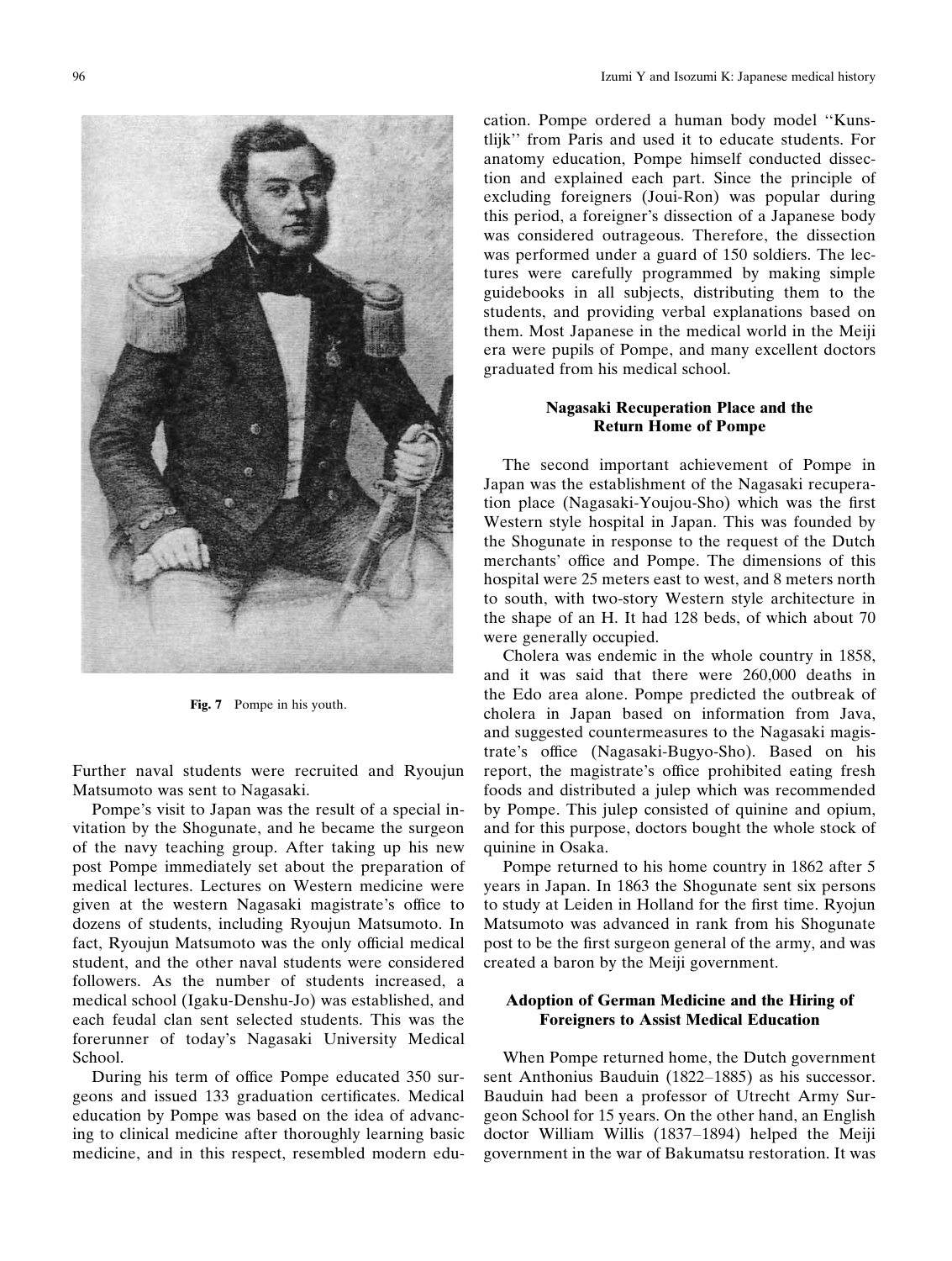clear that Western medicine, especially surgery, was superior to the traditional Chinese-Kampo medicine in Japan. The new government wavered in choosing between the English medicine of Willis and the Dutch medicine of Bauduin. Finally, the government accepted the opinion of Guido Verbeck (1830–1898), a Dutch missionary, and decided to adopt German medicine in 1869. After that, medicine in Japan was predominantly German-influenced until the end of World War II. After the Meiji government had adopted German medicine, Willis went to Kagoshima and founded Kagoshima Medical School with the aid of Takamori Saigou  $(1827 - 1877)$ .

Medical education by hired foreigners was started, and in 1871, Benjamin Müller (1822–1893), a surgeon of the German army, and Theodor Hoffmann (1837– 1894), a specialist in internal medicine from the German navy, visited Japan. Also, the Tokyo University School of Medicine was established at the Kaga feudal clan mansion at Hongo in 1876. Erwin von Bölz (1849– 1913) came to Japan in 1876 to take charge of internal medicine and obstetrics, and Julius Scriba (1848–1905) came in 1881 to take charge of surgery and dermatology.

In 1879 Tokyo University School of Medicine sent the best of its first graduate students to study in Germany. When they returned to Japan, they were successively installed as professors in place of the foreign medical teachers. By 1903, all the professors of Tokyo University School of Medicine were Japanese, and the Japanese medical world had achieved independence. The continuation of traditional Chinese-Kampo medicine was prohibited in 1895 by the Diet.

#### **Rintaro Mori and the Beriberi Argument**

After his graduation from Tokyo Imperial University, Rintaro Mori (Ougai, 1862-1922) studied in Germany. After he returned to Japan, he became the army surgeon general. He is now remembered in the medical world for his mistaken advice about beriberi to the army. Beriberi was common mainly in cities, from the middle of the Edo era, and was called "Edo disease" or "Osaka swelling". The 14th Shogun, Iemochi, died of beriberi. When Pompe and Bauduin examined these patients, they confirmed that the disease was "beriberi", which is common in southeastern Asia, but not in Western countries. It is now known to be a deficiency disease of vitamin  $B_1$  and causes muscle weakness, sensory disturbance and heart failure due to peripheral neuropathy. Vitamin  $B_1$  is not contained in polished rice, but is contained in unpolished rice and wheat. Rintaro Mori insisted that a polished rice-based diet was excellent for soldiers from the viewpoint of nutrition. On the other hand, the navy adopted bread as a



Fig. 8 Shibasaburo Kitasato in 1892 (41 years old).

part of the diet on the advice of the navy surgeon general Kanehiro Takagi, and beriberi decreased sharply among naval personnel. However, the army entered the Russo-Japanese War without changing the diet at insistence of Rintaro Mori, the army surgeon general, and accordingly suffered severely from disease. It was after the Battle of Houten, the hardest land battle of the Russo-Japanese War, in 1905 that a rice and wheat mixed diet was adopted throughout the army.

### Shibasaburo Kitasato and Koch

The 19th century was the time of the rise of microbiology. The true nature of infectious diseases was discovered by Louis Pasteur (1822–1895) in France and Robert Koch (1843–1910) in Germany, and there was great competition between nations to establish treatments. Shibasaburo Kitasato (Fig. 8) was the first Japanese to join the world leaders in medicine.

Kitasato graduated from the Tokyo University School of Medicine in 1883, and was sent to Germany to study in 1885, when he was 32 years old. Koch was astonished by the fluent German of Kitasato when he visited the Koch Research Institute. Kitasato was a committed student; he had never walked along any road except the one from his lodging to the research institute even after he had been in Berlin for a year.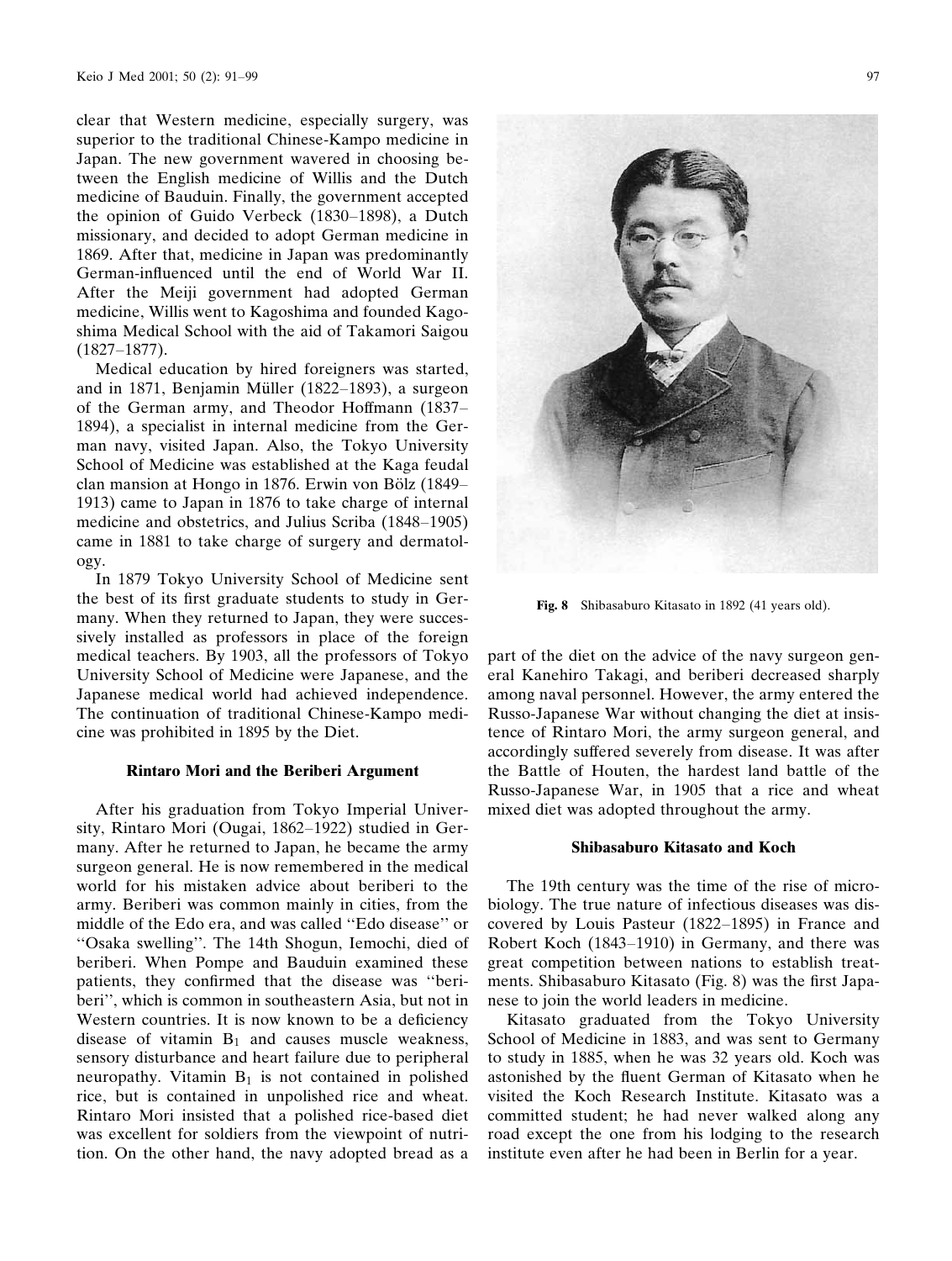Kitasato succeeded in the anaerobic cultivation of Clostridium tetani. Moreover, he discovered that the cause of tetanus is a toxin released by the bacteria, not the bacteria itself. Emil von Behring (1854–1917), who was working in the same institute as Kitasato, obtained a similar result with *Corynebacterium diphtheriae*, and these two investigators published a joint paper on serum therapy. They won high praise throughout the world, and Behring later won a Nobel prize. However, regrettably, Kitasato did not.

Kitasato originally planned to study abroad for three years, but this was extended to five years. In 1893, Cambridge University invited Kitasato to be president of a newly established research institute of microbiology. However, Kitasato declined the invitation, saying, "I have to go back to Japan and rescue my countrymen from illness and repay my obligation to the Emperor."

However, unexpectedly, Japan did not welcome him. Tokyo University closed its gates, and the Ministry of Education, Science and Culture ignored Kitasato. Yukichi Fukuzawa at the Keio Gijuku founded a private infectious disease research institute, and Kitasato began to work there. The government granted a subsidy to this institute every year, but as the importance of research on infectious diseases grew, the institute became a national one under the Ministry of Domestic Affairs. Kitasato became head of the national research institute. When the school of medicine was established in 1920 in Keio Gijuku, Kitasato did not forget the help of Fukuzawa and became the first dean of the school of medicine.

In 1908 Koch visited Japan and stayed over 70 days. He gave a memorial lecture in the auditorium of Ueno Music School, at which Kitasato himself served as the interpreter. At the evening theater party, Ougai Mori undertook to translate the outline of the play. Koch fell in love with Japan and wanted to take a Japanese maid back to Germany. Kitasato asked a girl called Ohanasan to go to Germany, and she faithfully cared for Koch for two years until he died.

## **Kiyoshi Shiga and Ehrlich**

Kiyoshi Shiga (1870–1957) discovered the dysentery bacillus in 1898, and studied abroad under Paul Ehrlich from 1901. Ehrlich (1854–1915) discovered passive immunity by serum injection and active immunity by toxin injection. Moreover, he discovered that toxins do not lose their immunogenicity even after they have lost their toxicity by heating, and he was awarded a Nobel prize in 1908. Many new dyes were being developed in Prussia, and Ehrlich suggested that Shiga should try the administration of these dyes to Trypanosomatidae. Hundreds of dyes were tested, and at last in 1904, Shiga

found that the dye Trypanrot had an anti-Trypanosomatidae effect. Ehrlich and Shiga described this method as dye therapy (Farbentherapie), and it can be regarded as the precursor of later techniques of chemotherapy.

### **Sahachiro Hata and Salvarsan**

In 1908 Sahachiro Hata (1873–1938) went to study in Ehrlich's own research laboratory. Hata examined the anti-spirochete effects of thousands of chemical compounds. Treponema pallidum had only been discovered in 1905, but as early as 1909, Hata discovered that compound No. 606 was effective against syphilis Tre*ponema pallidum.* This compound, arsphenamine, was put on sale under the name of Salvarsan in 1910. After that, Ehrlich in Germany and Hata in Japan worked to introduce and improve this new medicine.

In addition, Umetaro Suzuki (1874–1943), who had been studying the nutritional value of rice, solved the mechanism of beriberi, and succeeded in extracting oryzanin (vitamin  $B_1$ ) from rice bran in 1910.

## The Life of a Hero, Hideyo Noguchi

Hideyo Noguchi (1876–1928, Fig. 9) is more popular than Shibasaburo Kitasato, and more famous than Sahachiro Hata. Many biographies of him have been written and bronze statues of him can be seen in many places in Japan.

Noguchi was the son of a poor farmer in Aizu, and was born in 1876. At the age of one and a half years, he put his left hand into the fire by mistake and severely burned it. He went to Tokyo in 1896 and eventually graduated from the Saiseisha medical school. However, clinical activities were difficult with his damaged left hand. Therefore he specialized in microbiology. He entered Kitasato Research Institute of Infectious Diseases in 1898, but all the other staff were graduates of Tokyo University and Noguchi felt like an outsider. One day, an American researcher visited the institute. Noguchi got on well with him, and in 1899, the 23-yearold Noguchi got on board ship to America. He spent all his time working at the research laboratory, and people were always asking, "When does Noguchi sleep?" He became a director of the Rockefeller Research Institute as a result of his studies on snake venom and the syphilis spirochete. He succeeded in the demonstration of the existence of syphilis spirochetes in the cerebral tissue of a neurosyphilis patient, which is considered his greatest achievement.

In 1915, Noguchi returned to Japan. The Japanese victory in the Russo-Japanese War had led to the rise of nationalism, and Noguchi's world-beating achievements made him a hero in Japan. However, when he visited America again, America was fighting with Spain, and